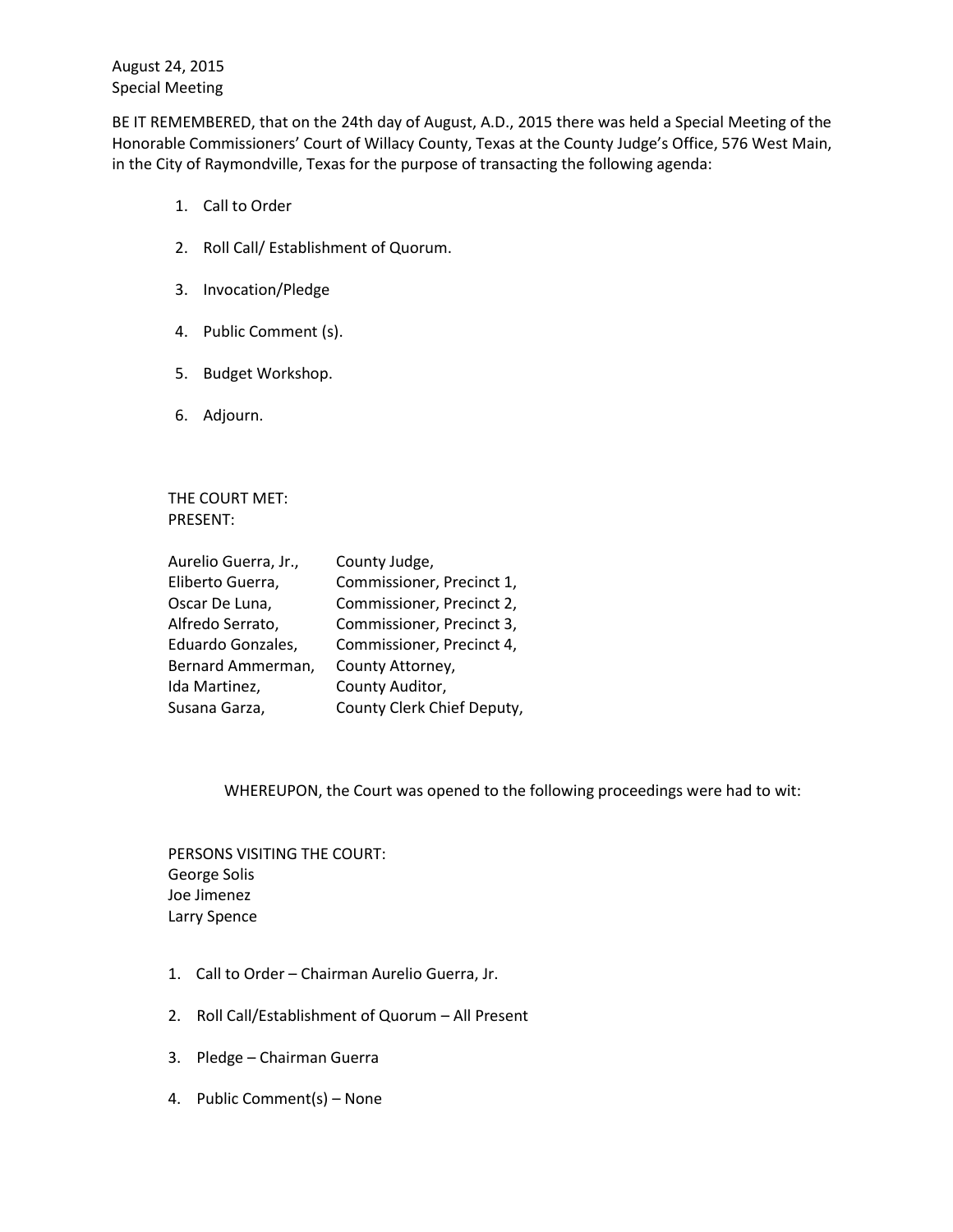Agenda # 5 IN REGARDS TO BUDGET WORKSHOP

Commissioners continued with 2015-2016 Budget Discussion.

Discussion

Court recessed until 1:15 p.m.

Court Recessed

1:25 p.m. Court Reconvened

Discussion Continued

Motion was made by Commissioner Gonzales, seconded by Commissioner De Luna that Court recess until August 25, 2015 at 1:30 p.m. Motion was put before the Court by the Chairman. Commissioners Guerra, De Luna, Serrato and Gonzales voting AYE. NAYS NONE. Motion was declared carried.